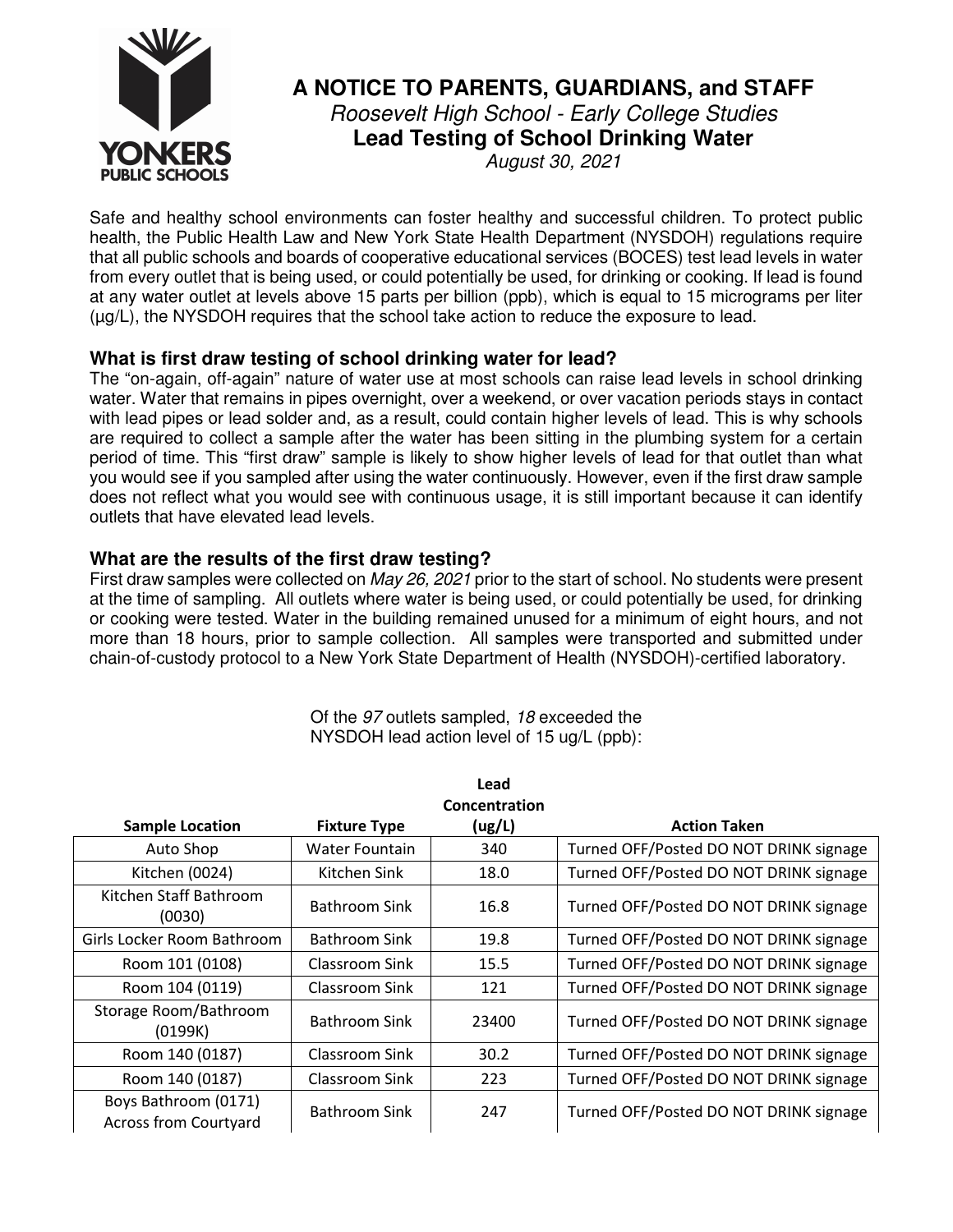| <b>Sample Location</b>                    | <b>Fixture Type</b>  | Lead<br>Concentration<br>(ug/L) | <b>Action Taken</b>                    |
|-------------------------------------------|----------------------|---------------------------------|----------------------------------------|
| Room 251/Staff Lounge<br>Bathroom (0281)  | <b>Bathroom Sink</b> | 18.5                            | Turned OFF/Posted DO NOT DRINK signage |
| Storage Room (0206A)<br><b>Bathroom</b>   | Bathroom Sink        | 581                             | Turned OFF/Posted DO NOT DRINK signage |
| Storage Room (0206A)<br><b>Bathroom</b>   | Bathroom Sink        | 1660                            | Turned OFF/Posted DO NOT DRINK signage |
| Womens Bathroom (0255)<br>Across from 219 | <b>Bathroom Sink</b> | 18.9                            | Turned OFF/Posted DO NOT DRINK signage |
| Girls Bathroom (0256)<br>Across from 219  | Bathroom Sink        | 60.9                            | Turned OFF/Posted DO NOT DRINK signage |
| Room 312A (0321)<br>Storage/Office        | Classroom Sink       | 1780                            | Turned OFF/Posted DO NOT DRINK signage |
| Room 301 (0302)                           | Classroom Sink       | 54.3                            | Turned OFF/Posted DO NOT DRINK signage |
| Room 301 (0302)                           | Classroom Sink       | 223                             | Turned OFF/Posted DO NOT DRINK signage |

## **What is being done in response to the results?**

Outlets that tested with lead levels above the action level (15 ppb) were removed from service, unless an outlet is a sink faucet needed for handwashing, cleaning or dishwashing. In that case, a sign was posted at the outlet indicating that the sink is not to be used for drinking. Outlets that tested below the action level remain in service with no restrictions. Outlets that tested above the action level will be permanently removed from service or remediated, re-tested and confirmed to be below the action level prior to being placed back in service. Future testing of all water outlets will be conducted approximately every five years as required by the NYSDOH.

### **What are the health effects of lead?**

Lead is a metal that can harm children and adults when it gets into their bodies. Lead is a known neurotoxin, particularly harmful to the developing brain and nervous system of children under 6 years old. Lead can harm a young child's growth, behavior, and ability to learn. Lead exposure during pregnancy may contribute to low birth weight and developmental delays in infants. There are many sources of lead exposure in the environment, and it is important to reduce all lead exposures as much as possible. Water testing helps identify and correct possible sources of lead that contribute to exposure from drinking water.

### **What are the other sources of lead exposure?**

Lead is a metal that has been used for centuries for many purposes, resulting in widespread distribution in the environment. Major sources of lead exposure include lead-based paint in older housing, and lead that built up over decades in soil and dust due to historical use of lead in gasoline, paint, and manufacturing. Lead can also be found in a number of consumer products, including certain types of pottery, pewter, brass fixtures, foods, plumbing materials, and cosmetics. Lead seldom occurs naturally in water supplies but drinking water could become a possible source of lead exposure if the building's plumbing contains lead. The primary source of lead exposure for most children with elevated bloodlead levels is lead-based paint.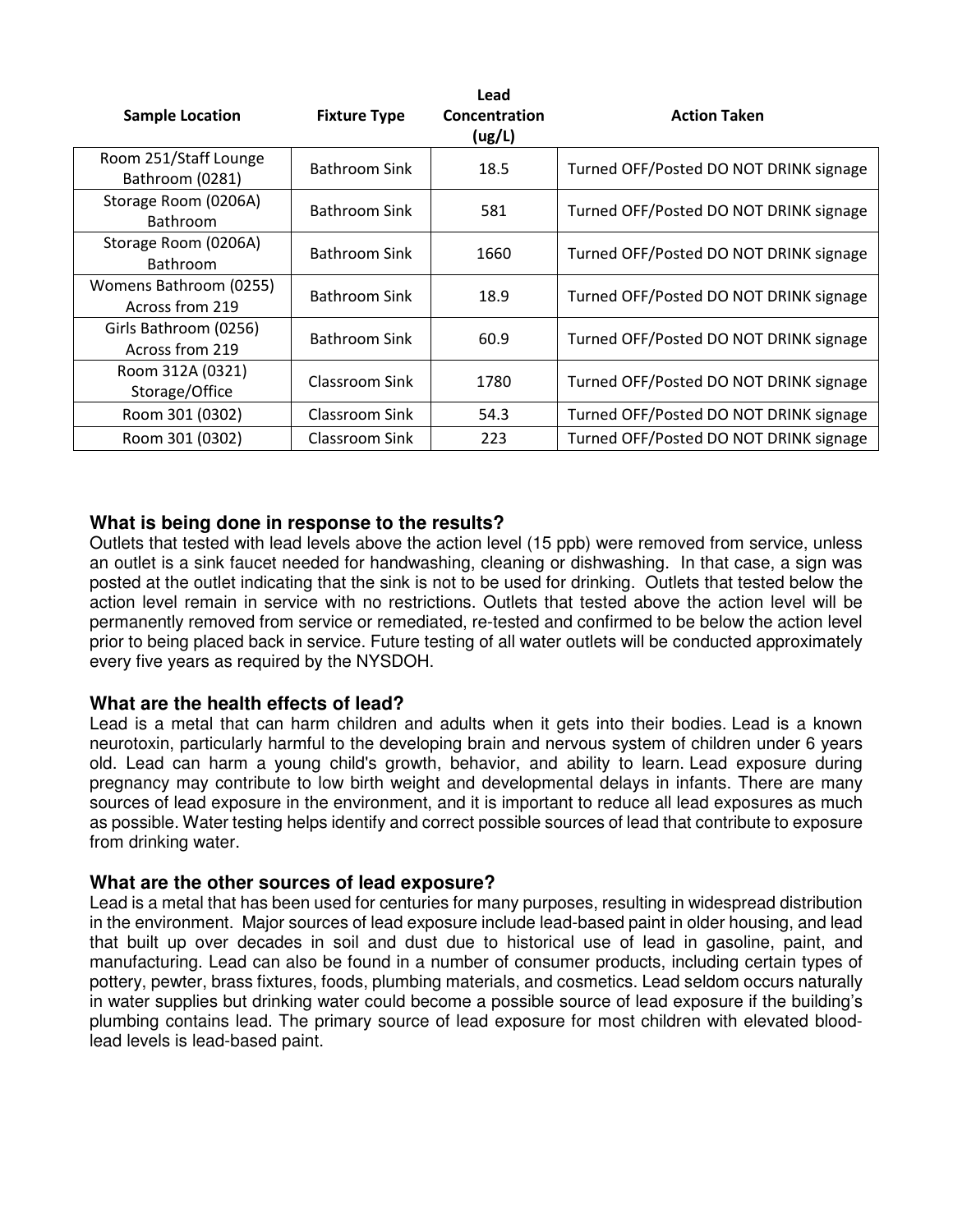### **Should your child be tested for lead?**

The risk to an individual child from past exposure to elevated lead in drinking water depends on many factors; for example, a child's age, weight, amount of water consumed, and the amount of lead in the water. Children may also be exposed to other significant sources of lead including paint, soil and dust. Since blood lead testing is the only way to determine a child's blood lead level, parents should discuss their child's health history with their child's physician to determine if blood lead testing is appropriate. Pregnant women or women of childbearing age should also consider discussing this matter with their physician.

### **Additional Resources**

**For more information regarding the testing program or sampling results:** Contact Jennifer Deschaine at (914) 376-8008, or go to our school website: https://www.yonkerspublicschools.org/drinking-water-safety

**For information about lead in school drinking water, go to:**  http://www.health.ny.gov/environmental/water/drinking/lead/lead\_testing\_of\_school\_drinking\_water.htm

http://www.p12.nysed.gov/facplan/LeadTestinginSchoolDrinkingWater.html

**For information about NYS Department of Health Lead Poisoning Prevention, go to:** http://www.health.ny.gov/environmental/lead/

**For more information on blood lead testing and ways to reduce your child's risk of exposure to lead, see "What Your Child's Blood Lead Test Means"**:

http://www.health.ny.gov/publications/2526/ (available in ten languages).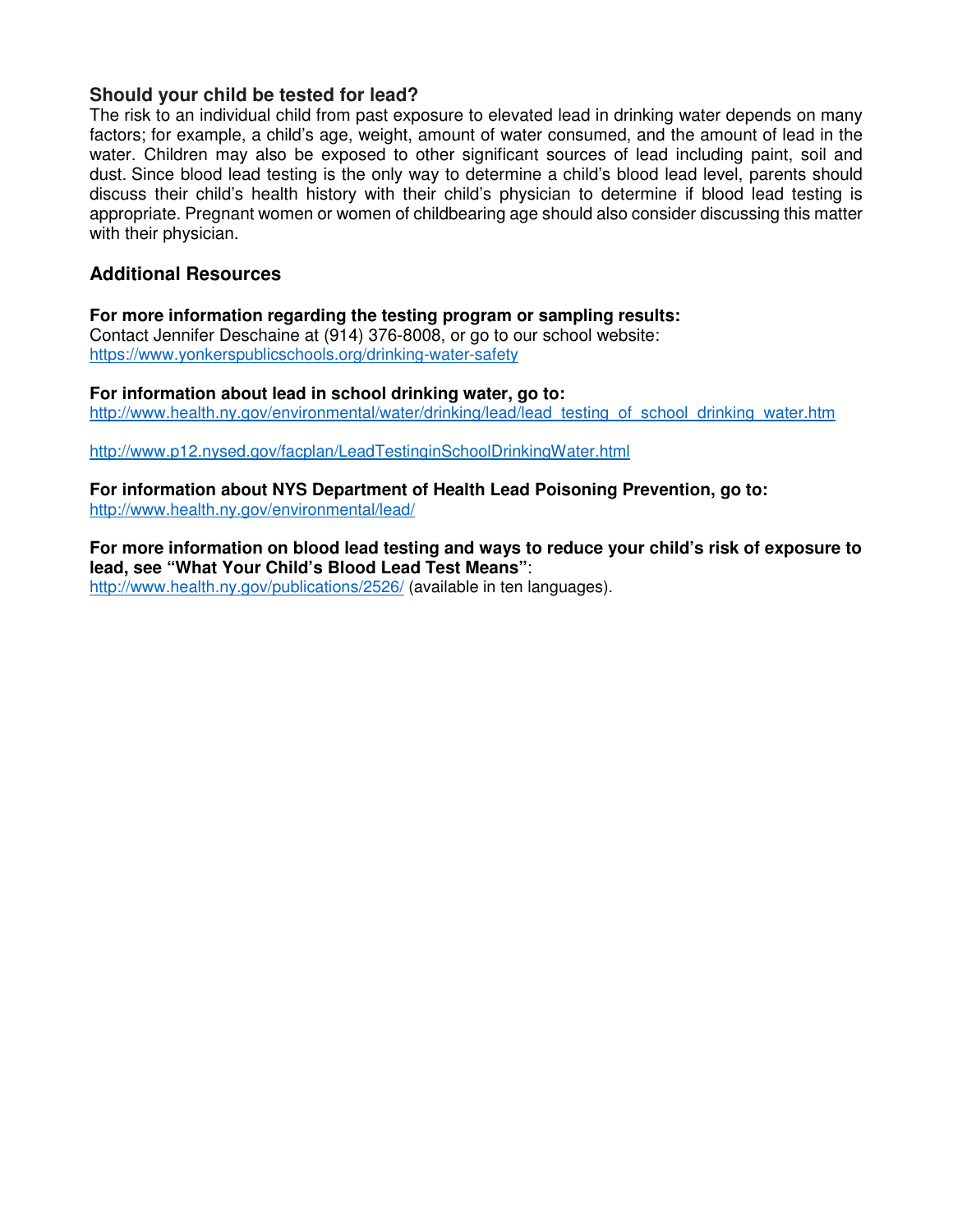

# **AVISO PARA LOS PADRES, TUTORES Y PERSONAL**  Escuela Roosevelt High School - Early College Studies **Prueba de plomo en el agua potable de las escuelas**  August 30, 2021

Los entornos escolares seguros y saludables pueden fomentar niños saludables y exitosos. Para proteger la salud pública, las regulaciones de la Ley de Salud Pública y del Departamento de Salud del Estado de Nueva York (NYSDOH) requieren que todas las escuelas públicas y juntas de servicios educativos cooperativos (BOCES) prueben los niveles de plomo en el agua de cada toma de corriente que se esté utilizando o que pueda usado, para beber o cocinar. Si se encuentra plomo en cualquier salida de agua a niveles superiores a 15 partes por mil millones (ppb), lo que equivale a 15 microgramos por litro (µg / L), el NYSDOH requiere que la escuela tome medidas para reducir la exposición al plomo.

**¿Cuál es la primera prueba de extracción de plomo en el agua potable de las escuelas?**  La naturaleza "intermitente, intermitente" del uso del agua en la mayoría de las escuelas puede elevar

los niveles de plomo en el agua potable de las escuelas. El agua que permanece en las tuberías durante la noche, durante un fin de semana o durante los períodos de vacaciones permanece en contacto con las tuberías de plomo o soldaduras de plomo y, como resultado, podría contener niveles más altos de plomo. Es por eso que las escuelas deben recolectar una muestra después de que el agua haya estado en el sistema de plomería durante un cierto período de tiempo. Es probable que esta muestra de "primera extracción" muestre niveles más altos de plomo para esa salida de lo que vería si tomara la muestra después de usar el agua continuamente. Sin embargo, incluso si la primera muestra de extracción no refleja lo que vería con el uso continuo, sigue siendo importante porque puede identificar puntos de venta que tienen niveles elevados de plomo.

## **¿Cuáles son los resultados de la primera prueba de sorteo?**

Las primeras muestras de extracción se recogieron en 26 de mayo de 2021 antes del inicio de clases. No hubo estudiantes presentes en el momento de la muestra. Se analizaron todos los puntos de venta donde se usa agua, o podría usarse potencialmente, para beber o cocinar. El agua del edificio no se utilizó durante un mínimo de ocho horas y no más de 18 horas antes de la recolección de la muestra. Todas las muestras fueron transportadas y enviadas bajo el protocolo de cadena de custodia a un laboratorio certificado por el Departamento de Salud del Estado de Nueva York (NYSDOH).

|                                                     |                                | Concentración<br>de plomo |                                            |
|-----------------------------------------------------|--------------------------------|---------------------------|--------------------------------------------|
| Ubicación de la muestra                             | Tipo de accesorio              | (ug / L)                  | Acción tomada                              |
| <b>Taller De Coches</b>                             | Fuente de Agua                 | 340                       | Apagado/Señalización de<br><b>NO BEBER</b> |
| Cocina (0024)                                       | Fregadero de Cocina            | 18.0                      | Apagado/Señalización de<br><b>NO BEBER</b> |
| Cocina Staff Baño (0030)                            | Lavabo del Baño                | 16.8                      | Apagado/Señalización de<br><b>NO BEBER</b> |
| Vestuario De Las Niñas / Baño                       | Lavabo del Baño                | 19.8                      | Apagado/Señalización de<br><b>NO BEBER</b> |
| Fregadero De Salon De<br>Cuarto 101 (0108)<br>Clase |                                | 15.5                      | Apagado/Señalización de<br><b>NO BEBER</b> |
| Cuarto 104 (0119)                                   | Fregadero De Salon De<br>Clase | 121                       | Apagado/Señalización de<br><b>NO BEBER</b> |

Del 97 puntos de venta muestreados, 18 superó el nivel de acción de plomo del NYSDOH de 15 ug / L (ppb):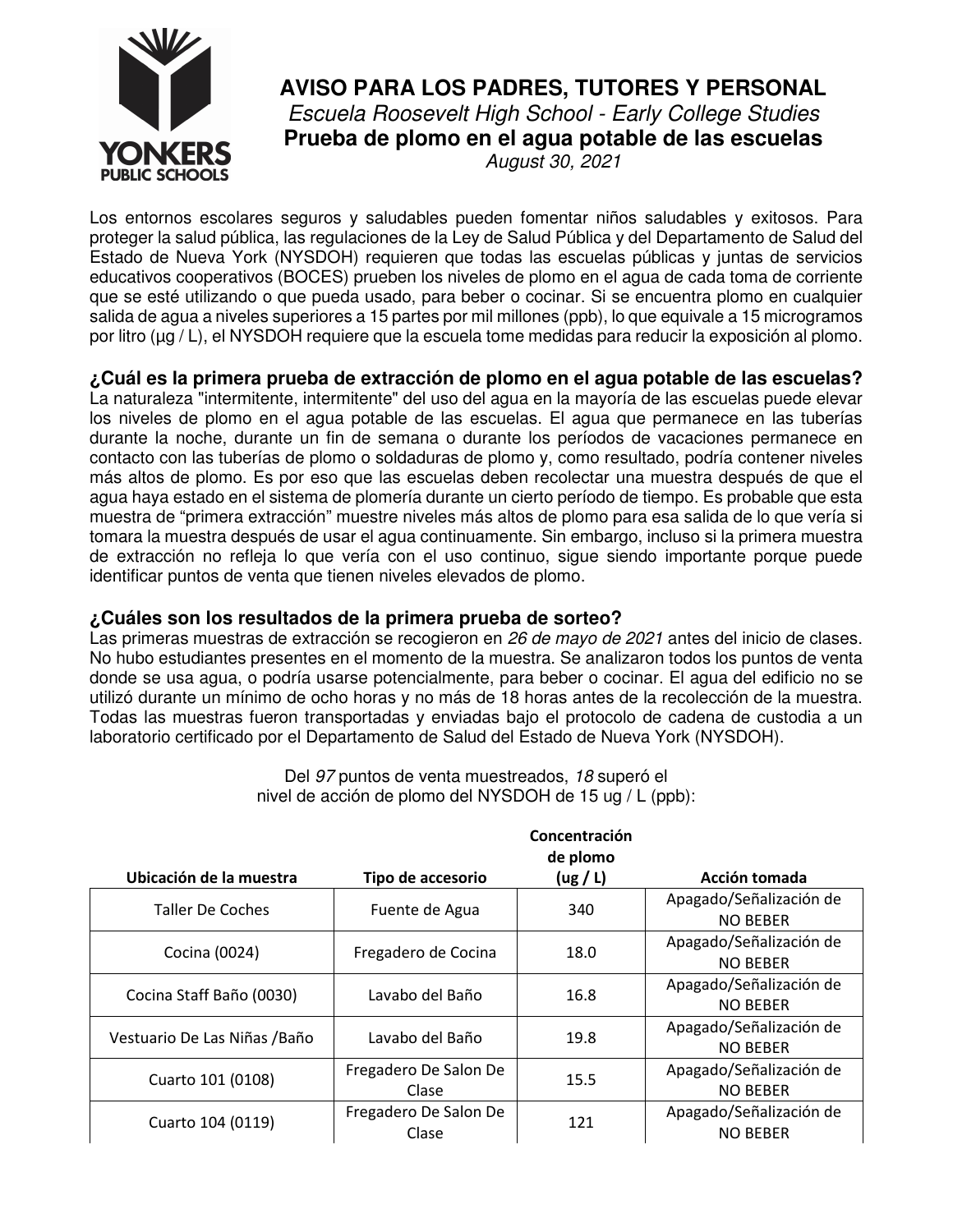|                                                        |                                | Concentración |                                            |
|--------------------------------------------------------|--------------------------------|---------------|--------------------------------------------|
|                                                        |                                | de plomo      |                                            |
| Ubicación de la muestra                                | Tipo de accesorio              | (ug / L)      | Acción tomada                              |
| Trastero/Baño (0199K)                                  | Lavabo del Baño                | 23400         | Apagado/Señalización de<br><b>NO BEBER</b> |
| Cuarto 140 (0187)                                      | Fregadero De Salon De<br>Clase | 30.2          | Apagado/Señalización de<br><b>NO BEBER</b> |
| Cuarto 140 (0187)                                      | Fregadero De Salon De<br>Clase | 223           | Apagado/Señalización de<br><b>NO BEBER</b> |
| Baño De Los Niños (0171)                               | Lavabo del Baño                | 247           | Apagado/Señalización de<br><b>NO BEBER</b> |
| Cuarto 251/Sala Del Personal/<br>Baño Del Salon (0281) | Lavabo del Baño                | 18.5          | Apagado/Señalización de<br><b>NO BEBER</b> |
| Trastero (0206A) Baño                                  | Lavabo del Baño                | 581           | Apagado/Señalización de<br><b>NO BEBER</b> |
| Trastero (0206A) Baño                                  | Lavabo del Baño                | 1660          | Apagado/Señalización de<br><b>NO BEBER</b> |
| Baño De Mujeres (0255) Frente<br>De 219                | Lavabo del Baño                | 18.9          | Apagado/Señalización de<br><b>NO BEBER</b> |
| Baño De las Niñas (0256) Frente<br>De 219              | Lavabo del Baño                | 60.9          | Apagado/Señalización de<br><b>NO BEBER</b> |
| Cuarto 312A (0321)<br>Almacenamiento/Oficina           | Fregadero De Salon De<br>Clase | 1780          | Apagado/Señalización de<br><b>NO BEBER</b> |
| Cuarto 301 (0302)                                      | Fregadero De Salon De<br>Clase | 54.3          | Apagado/Señalización de<br><b>NO BEBER</b> |
| Cuarto 301 (0302)                                      | Fregadero De Salon De<br>Clase | 223           | Apagado/Señalización de<br><b>NO BEBER</b> |

### **¿Qué se está haciendo en respuesta a los resultados?**

Los enchufes que probaron con niveles de plomo por encima del nivel de acción (15 ppb) fueron retirados del servicio, a menos que un enchufe sea un grifo de fregadero necesario para lavarse las manos, limpiar o lavar platos. En ese caso, se colocó un letrero en la salida que indica que el fregadero no se debe usar para beber. Los puntos de venta que probaron por debajo del nivel de acción permanecen en servicio sin restricciones. Los puntos de venta que se probaron por encima del nivel de acción se retirarán permanentemente del servicio o se repararán, se volverán a probar y se confirmará que están por debajo del nivel de acción antes de volver a ponerse en servicio. Las pruebas futuras de todas las salidas de agua se realizarán aproximadamente cada cinco años, según lo requiera el NYSDOH.

## **¿Cuáles son los efectos del plomo en la salud?**

El plomo es un metal que puede dañar a niños y adultos cuando entra en sus cuerpos. El plomo es una neurotoxina conocida, particularmente dañina para el cerebro y el sistema nervioso en desarrollo de los niños menores de 6 años. El plomo puede dañar el crecimiento, el comportamiento y la capacidad de aprendizaje de un niño pequeño. La exposición al plomo durante el embarazo puede contribuir al bajo peso al nacer y a retrasos en el desarrollo de los bebés. Hay muchas fuentes de exposición al plomo en el medio ambiente y es importante reducir todas las exposiciones al plomo tanto como sea posible. Las pruebas de agua ayudan a identificar y corregir posibles fuentes de plomo que contribuyen a la exposición del agua potable.

### **¿Cuáles son las otras fuentes de exposición al plomo?**

El plomo es un metal que se ha utilizado durante siglos para muchos propósitos, lo que resulta en una distribución generalizada en el medio ambiente. Las principales fuentes de exposición al plomo